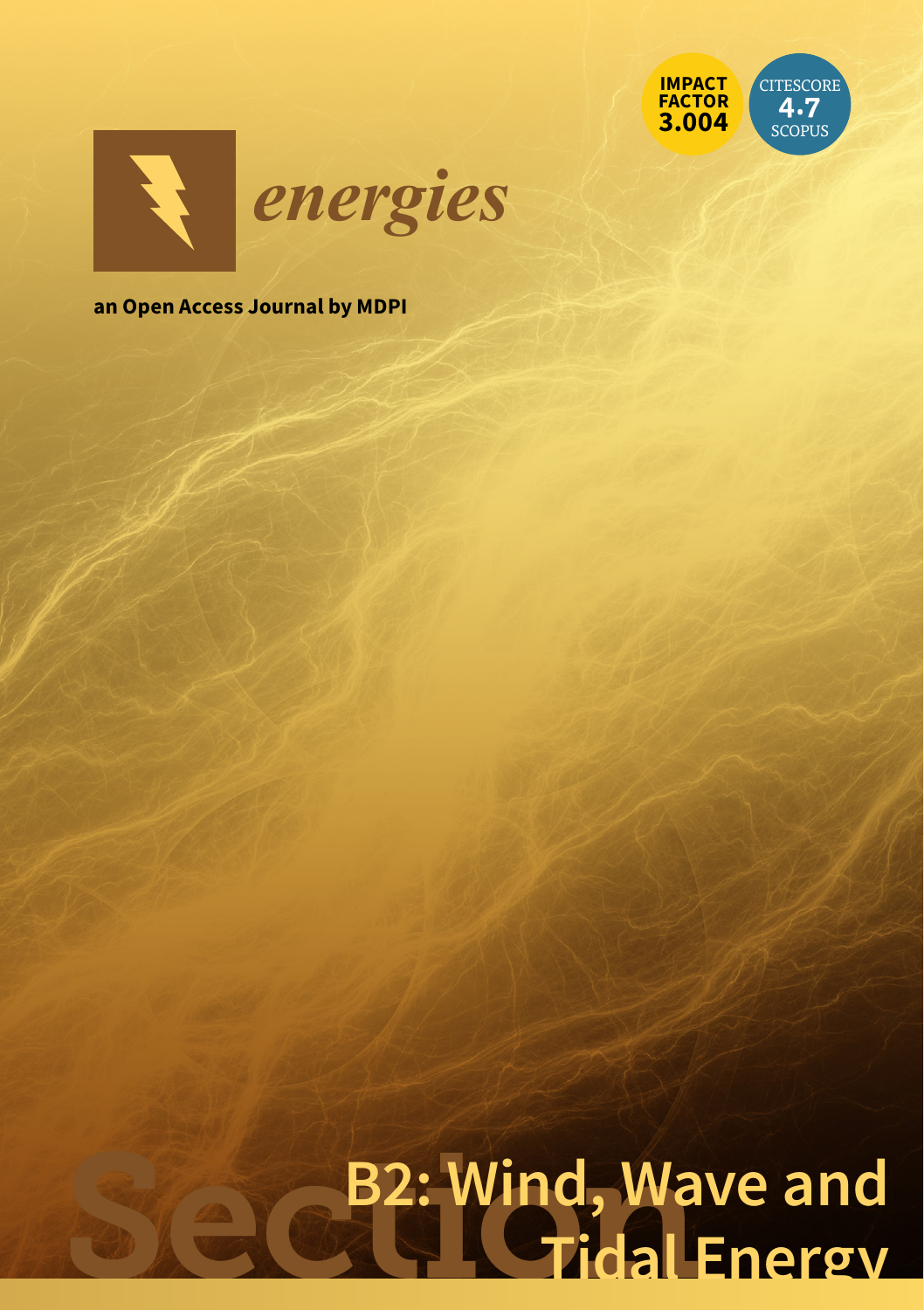



# an Open Access Journal by MDPI

#### **Section Editor-in-Chief**

Prof. Dr. João Carlos de Campos Henriques IDMEC, Instituto Superior Técnico, Universidade de Lisboa, 1049-001 Lisboa, Portugal

# **About the section** *B2: Wind, Wave and Tidal Energy*

Wind, wave and tidal energy—commonly recognized as clean and environmentally friendly renewable energy resources—are becoming more commonplace, as the fraction of energy from renewable resources continues to increase. Nevertheless, significant challenges remain in reducing the levelized cost of energy for renewable technologies, particularly nascent technologies, such as wave and tidal. Also, as wind moves offshore, with both fixed and floating options, there is further opportunity to combine wind with wave and/or tidal. This Section aims to include contributions across the spectrum of scientific and engineering disciplines concerned with the development of wind, wave and tidal renewable technologies, from fundamental device development/design, supporting technologies (control, condition monitoring, etc.), power conversion, to grid integration and associated storage technologies. Studies on hybrid systems (combined wind/ wave/tidal) are particularly encouraged, as are novel applications (apart from electricity production), including potable water production, amongst others.

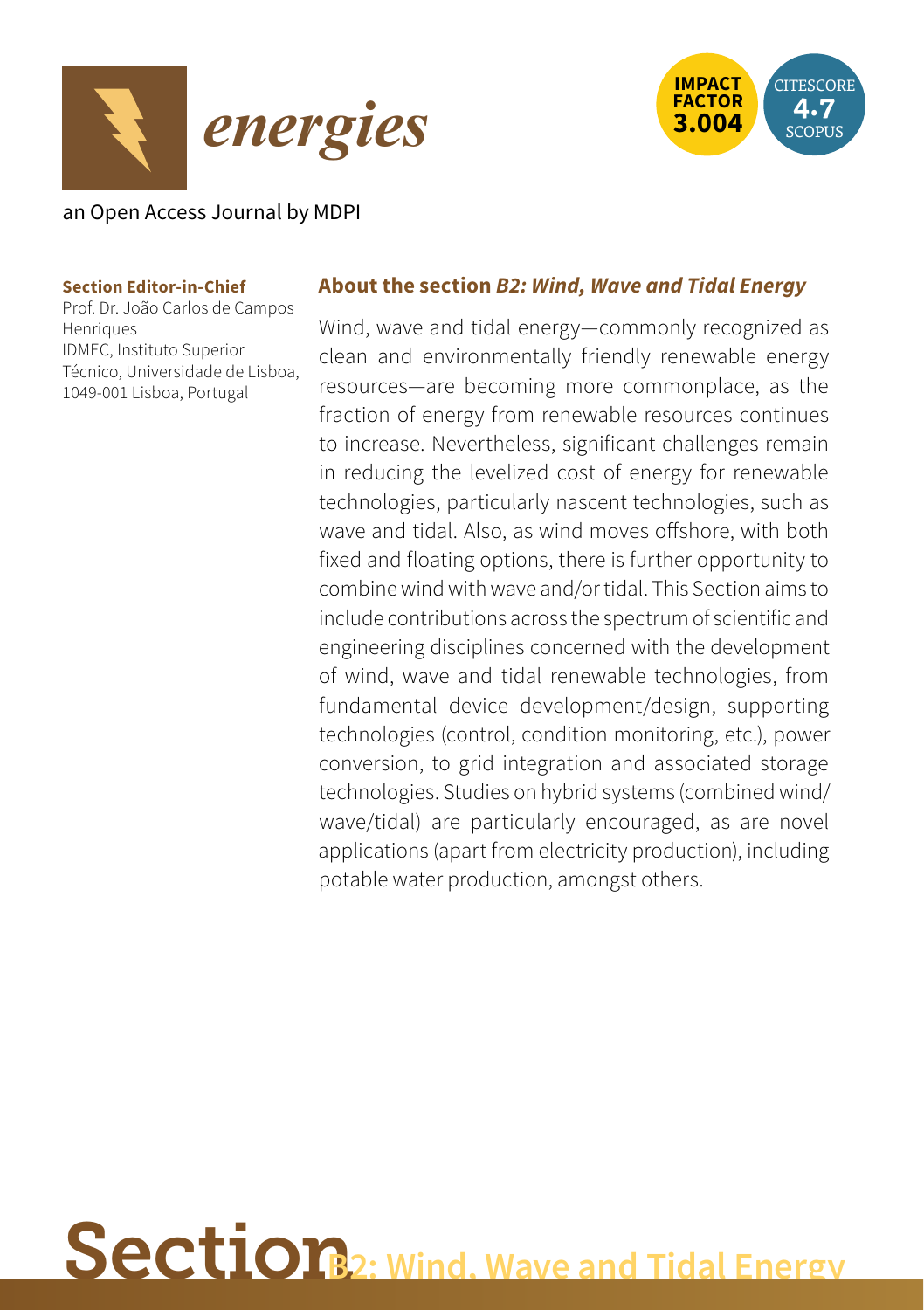# **Content Highlights**

#### DOI:10.3390/en13123132

#### **Using SCADA Data for Wind Turbine Condition Monitoring: A Systematic Literature Review**

*Authors: Jorge Maldonado-Correa, Sergio Martín-Martínez, Estefanía Artigao and Emilio Gómez-Lázaro*

Abstract: Operation and maintenance (O&M) activities represent a significant share of the total expenditure of a wind farm. Of these expenses, costs associated with unexpected failures account for the highest percentage. Therefore, it is clear that early detection of wind turbine (WT) failures, which can be achieved through appropriate condition monitoring (CM), is critical to reduce O&M costs. The use of Supervisory Control and

Data Acquisition (SCADA) data has recently been recognized as an effective solution for CM since most modern WTs record large amounts of parameters using their SCADA systems. Artificial intelligence (AI) techniques can convert SCADA data into information that can be used for early detection of WT failures. This work presents a systematic literature review (SLR) with the aim to assess the use of SCADA data and AI for CM of WTs. To this end, we formulated four research questions as follows: (i) What are the current challenges of WT CM? (ii) What are the WT components to which CM has been applied? (iii) What are the SCADA variables used? and (iv) What AI techniques are currently under research? Further to answering the research questions, we identify the lack of accessible WT SCADA data towards research and the need for its standardization. Our SLR was developed by reviewing more than 95 scientific articles published in the last three years.

#### DOI:10.3390/en13092158

#### **A Super Twisting Fractional Order Terminal Sliding Mode Control for DFIG-Based Wind Energy Conversion System**

*Authors: Irfan Sami, Shafaat Ullah, Zahoor Ali, Nasim Ullah and Jong-Suk Ro*

Abstract: The doubly fed induction generator (DFIG)-based wind energy conversion systems (WECSs) are prone to certain uncertainties, nonlinearities, and external disturbances. The maximum power transfer from WECS to the utility grid system requires a high-performance control system in the presence of such nonlinearities and disturbances. This paper presents a nonlinear robust chattering free super twisting fractional order terminal sliding mode control (ST-FOTSMC) strategy for both the grid side and rotor side converters of 2 MW DFIG-WECS. The Lyapunov stability

theory was used to ensure the stability of the proposed closed-loop control system. The performance of the proposed control paradigm is validated using extensive numerical simulations carried out in MATLAB/Simulink environment. A detailed comparative analysis of the proposed strategy is presented with the benchmark sliding mode control (SMC) and fractional order terminal sliding mode control (FOTSMC) strategies. The proposed control scheme was found to exhibit superior performance to both the stated strategies under normal mode of operation as well as under lumped parametric uncertainties.







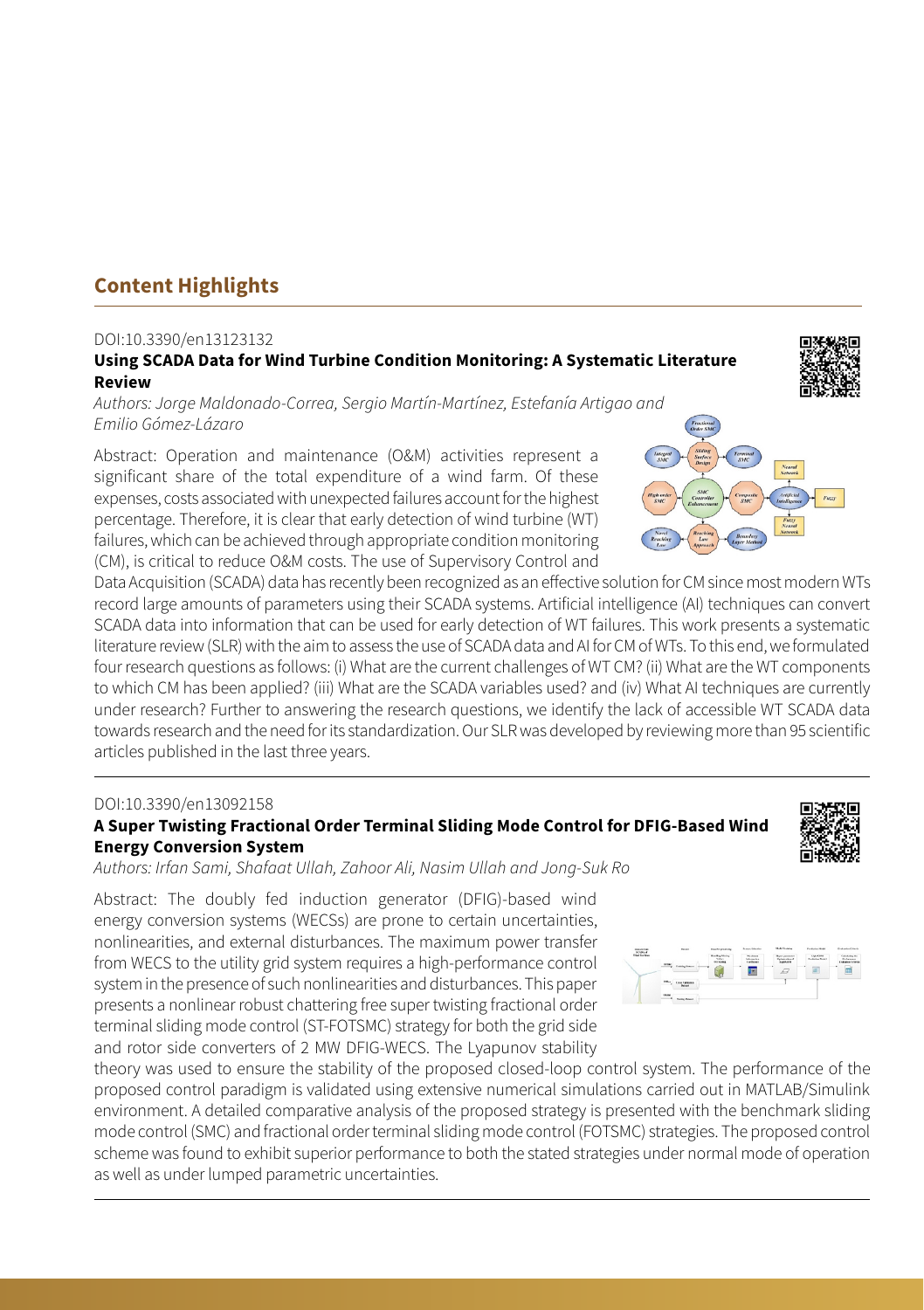

#### DOI:10.3390/en13040807

**An Improved LightGBM Algorithm for Online Fault Detection of Wind Turbine Gearboxes**  *Authors: Mingzhu Tang, Qi Zhao, Steven X. Ding, Huawei Wu, Linlin Li, Wen Long and Bin Huang* 



Abstract: It is widely accepted that conventional boost algorithms are of low efficiency and accuracy in dealing with big data collected from wind turbine operations. To address this issue, this paper is devoted to the application of an adaptive LightGBM method for wind turbine fault detections. To this end, the realization of feature selection for fault detection is firstly achieved by utilizing the maximum information coefficient to analyze the correlation among features in supervisory control and data acquisition (SCADA) of wind turbines. After that, a

performance evaluation criterion is proposed for the improved LightGBM model to support fault detections. In this scheme, by embedding the confusion matrix as a performance indicator, an improved LightGBM fault detection approach is then developed. Based on the adaptive LightGBM fault detection model, a fault detection strategy for wind turbine gearboxes is investigated. To demonstrate the applications of the proposed algorithms and methods, a case study with a three-year SCADA dataset obtained from a wind farm sited in Southern China is conducted. Results indicate that the proposed approaches established a fault detection framework of wind turbine systems with either lower false alarm rate or lower missing detection rate.

#### DOI:10.3390/en13081914

### **Evolution of the HVDC Link Connecting Offshore Wind Farms to Onshore Power Systems**

*Authors: Roland Ryndzionek and Łukasz Sienkiewicz*

Abstract: This paper presents an overview of the DC link development and evolution dedicated to HVDC structure for connecting offshore wind power plants to onshore power systems. The growing demand for the green energy has forced investors in power industry to look for resources further out at sea. Hence, the development of power electronics and industrial engineering has enabled offshore wind farms to be situated further from the shore and in deeper waters. However, their development will require, among other technologies, DC-DC





conversion systems. The advantages of HVDC over HVAC technology in relation to transmission distance are given. The different HVDC configurations and topologies of HVDC converters are elucidated. In this context, the HVDC grids are a promising alternative for the expansion of the existing AC grid.

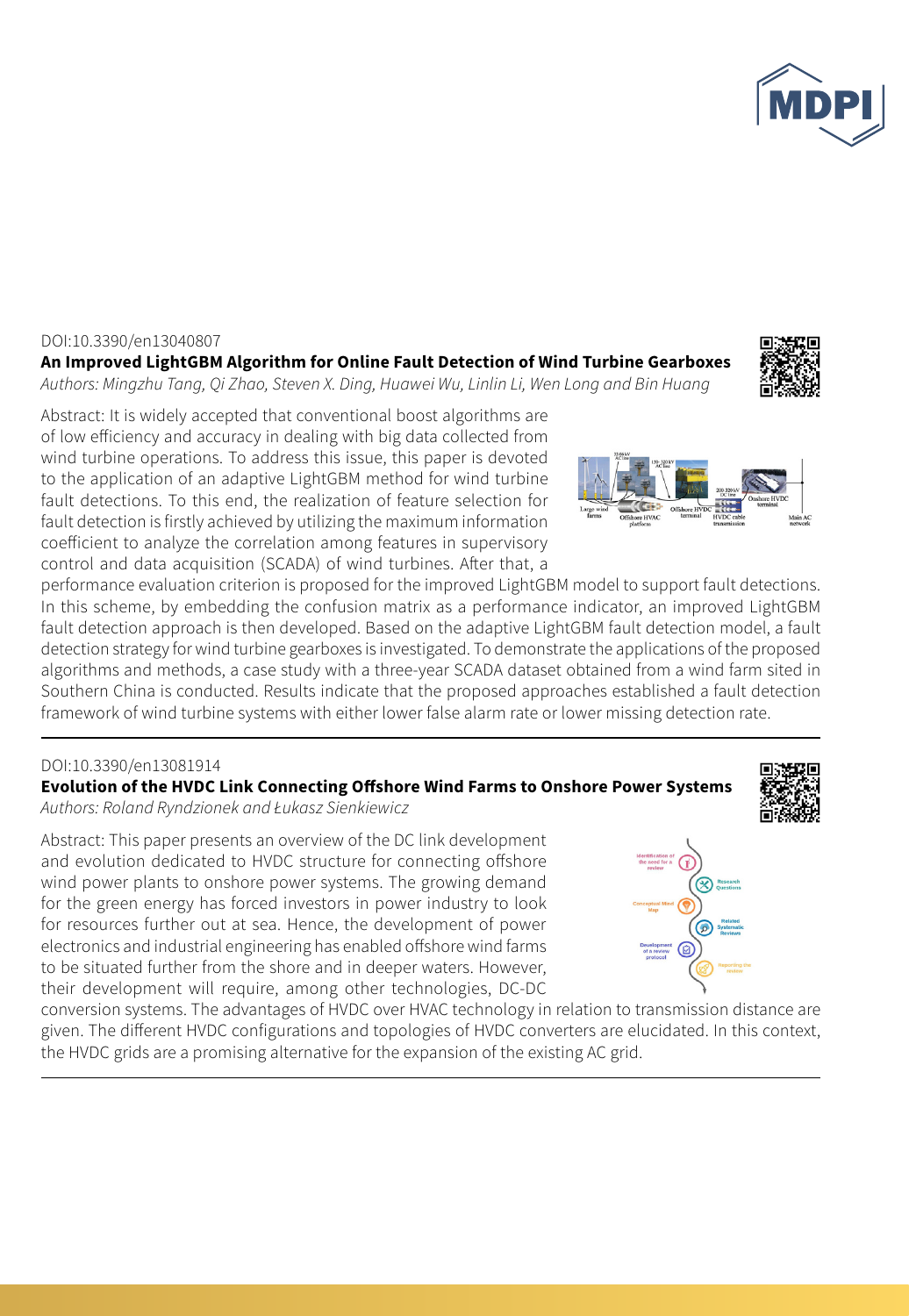## **Special Issues Open for Submission**

**Advances in Wind Energy and Wind Turbines**

Guest Editor: Prof. Dr. Paweł Ligęza Deadline: **1 April 2022**

#### **Combined Wind-Wave Energy**

Guest Editor: Dr. Carlos Perez-Collazo Deadline: **30 April 2022**

#### **Intelligent Condition Monitoring of Wind Power Systems**

Guest Editors: Dr. Xiandong Ma, Dr. Sinisa Durovic and Prof. Dr. Mohamed Benbouzid Deadline: **10 May 2022**

#### **Advanced Online Condition Monitoring for Wind and Marine Energy Conversion Systems** Guest Editors: Dr. Shahin Hedayati Kia and Prof. Dr. Hubert Razik Deadline: **31 May 2022**

#### **Innovation in Wind Turbine Blade Design and Aeroelasticity**

Guest Editor: Prof. Dr. Taeseong Kim Deadline: **29 June 2022**

#### **Wave Energy System Hydrodynamics Modeling and Application of High-Performance Computing**

Guest Editor: Dr. Yi-Hsiang Yu Deadline: **30 June 2022**

#### **Dynamic Considerations for Life Extension of Wind Energy**

Guest Editor: Prof. Dr. Rupp Carriveau Deadline: **20 July 2022**

#### **Offshore Wind Support Structure Design**

Guest Editor: Dr. Mehdi Shokouhian Deadline: **30 July 2022**

#### **Recent Advances in Marine and Offshore Renewable Power Generation Technologies**

Guest Editor: Dr. Wenxian Yang Deadline: **31 August 2022**

#### **New Technology for Offshore Wind Power Grid Integration**

Guest Editor: Prof. Dr. Zheng Xu Deadline: **30 September 2022**